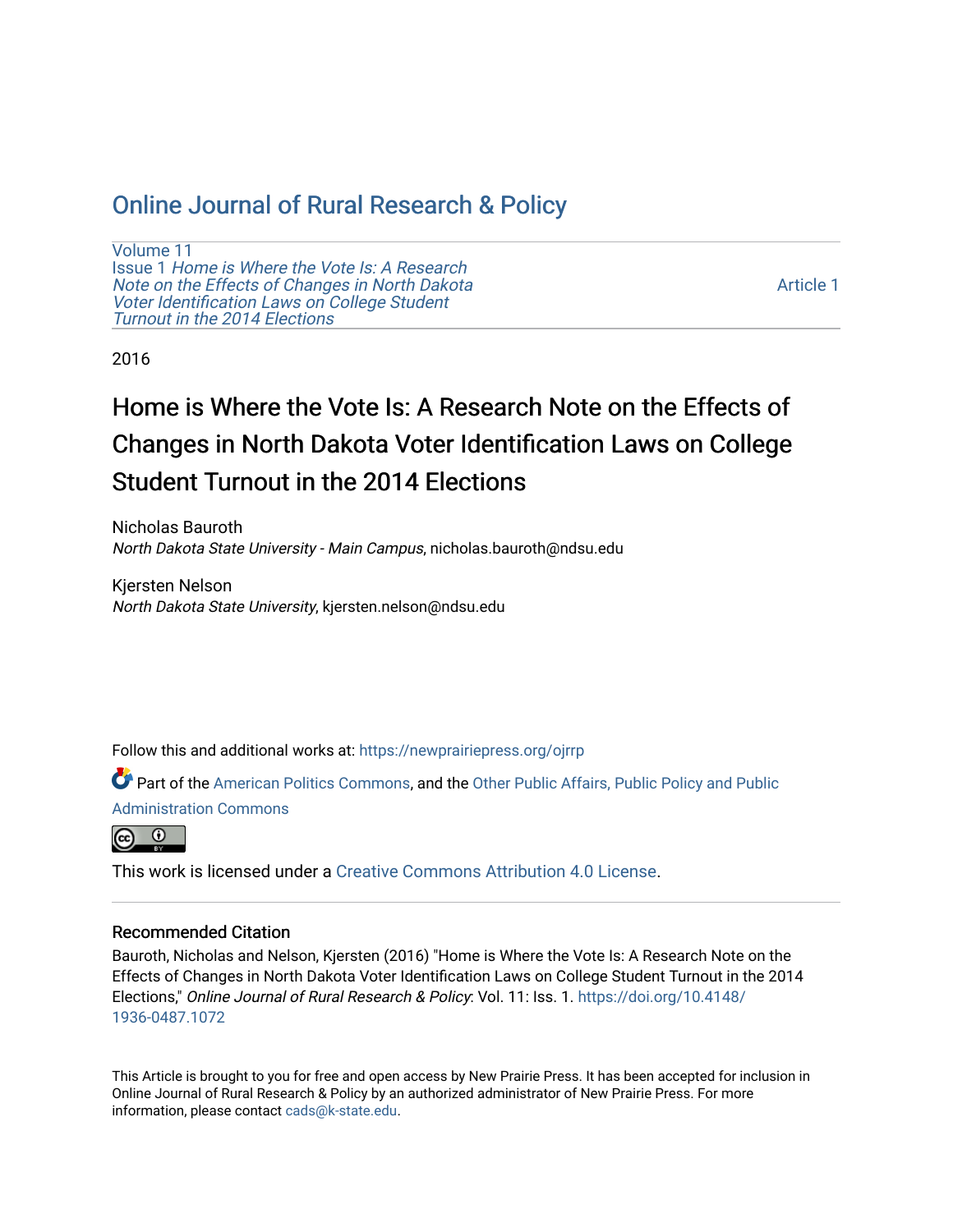## Home is Where the Vote Is: A Research Note on the Effects of Changes in North Dakota Voter Identification Laws on College Student Turnout in the 2014 Elections

Nicholas Bauroth *North Dakota State University*

Kjersten Nelson *North Dakota State University<sup>1</sup>*

*Recommended Citation Style (MLA):*

Bauroth, Nicholas and Kjersten Nelson. "Home is Where the Vote Is: A Research Note on the Effects of Changes in North Dakota Voter Identification Laws on College Student Turnout in the 2014 Elections." The Online Journal of Rural Research and Policy 11.1 (2016): 1-10.

*Key words*: Voter ID, Participation, Elections, College Students

*This is a peer- reviewed article.*

#### **Abstract**

l

Since 2005, state legislatures across the nation have passed a series of stringent voter identification laws in the expressed hope of preventing voter fraud. However, some scholars argue that these voter id laws negatively impact people who are less likely to have a photo id, such as racial minorities and young people. This study uses a survey of college students in the North Dakota University System to examine whether changes to North Dakota voter id laws in 2013 had any influence over the ability of these students to successfully cast a vote in the 2014 midterm elections. It finds that the new law did indeed have an impact, with the survey results indicating that several hundred students were unable to vote due to issues related to voter id.

Beginning in 2005, state legislatures began passing increasingly stringent voter ID laws [\(NCSL](#page-10-0)  [2016\)](#page-10-0). Georgia and Indiana were the first states to implement these laws, in 2008, after the U.S. Supreme Court deemed them constitutional. The pace of adoption picked up in the 2010's. By 2016, 17 states require voters to produce a photo ID in order to be able to vote. North Dakota's voter ID law, passed in 2013, is one of the strictest in the nation, given the narrow range of IDs that are accepted and the absence of a provisional ballot option.

<sup>&</sup>lt;sup>1</sup> Nicholas Bauroth is an Associate Professor of Political Science, North Dakota State University, 1616 12<sup>th</sup> Ave N, Fargo, ND 58108 [\(Nicholas.bauroth@ndsu.edu\)](mailto:Nicholas.bauroth@ndsu.edu). Kjersten Nelson is an Assistant Professor of Political Science, North Dakota State University, 1616 12<sup>th</sup> Ave N, Fargo, ND 58108 [\(Kjersten.nelson@ndsu.edu\)](mailto:Kjersten.nelson@ndsu.edu).

The authors would like to thank the anonymous reviewers and the Upper Midwest Regional Center on Public Policy for grant support.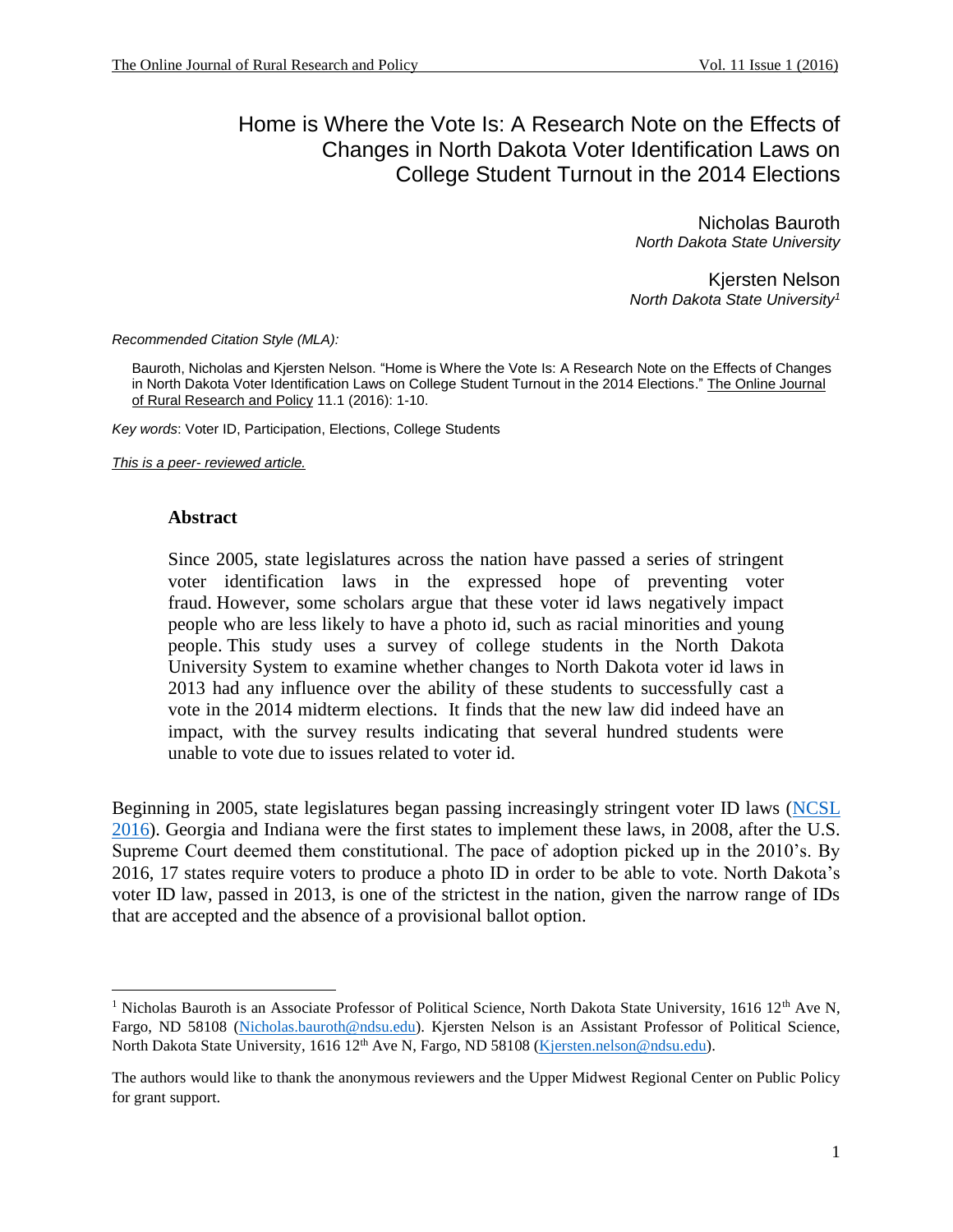The national debate over the usefulness of voter ID laws has pitted arguments about preventing voter fraud (e.g., [Rousu 2014\)](#page-10-1) against concerns that the laws will discourage voting amongst eligible voters (e.g., [Weiser 2014\)](#page-10-2). Those who raise alarm about these kinds of legislation assert that the laws will disproportionately affect populations who are less likely to have a photo ID: in particular, the elderly, racial minorities, the poor, and young people (e.g., [Barreto et](#page-9-0) al 2008; [Government Accountability Office 2014\)](#page-9-1). Empirical studies are beginning to unravel the effects of more stringent voter ID laws, though the findings are mixed. For example, some of the first studies, which look at effects in the entire voting population, find little to no effects on voter turnout (e.g., [Ansolabehere 2009;](#page-9-2) [Mycoff, Wagner, and Wilson 2009\)](#page-10-3). Others have documented that more stringent non-voter-ID laws reduced turnout amongst African-American and Hispanic voters [\(Vercelloti and Anderson 2006\)](#page-10-4), while Alvarez, et al [\(2008\)](#page-9-3) found a disproportionate impact on poorer voters (but not race-based effects).

However, studies that were conducted after the most stringent ID requirements were implemented, and in a general election setting, come to different conclusions. Hood and Bullock [\(2012\)](#page-9-4), for example, find a suppression effect in the 2008 general election, though their findings do not suggest the effect was felt disproportionately amongst ethnic and racial minorities. Ongoing studies that investigate other aspects of more stringent voter ID requirements add to evidence that there are disproportionate effects based on race. Herron and Smith [\(2014\)](#page-9-5), for example, find race-based effects when early voting is curtailed. Others find race-based differentials in how voter ID laws are applied, with racial minorities being asked to produce photo IDs at higher rates than white voters [\(Atkeson, et al 2010;](#page-9-6) [Rogowski and Cohen 2014\)](#page-10-5). The most recent investigation of voter turnout and voter ID laws aligns with these related findings. Looking at a general election that took place *after* many of the more stringent voter ID laws were in effect (e.g., the 2012 general election) and using verified voter turnout records, Hajnal et al [\(2016\)](#page-9-7) find disproportionate effects of voter ID laws amongst Hispanic, Black, and mixed race voters, as well as Democratic voters.

The existing literature, then, has primarily focused on the impacts of these voter ID laws on racial minorities. We have less evidence related to the other groups that were predicted to have greater difficulty voting: the elderly and young individuals. Rogowski and Cohen [\(2014\)](#page-10-5) do show intersectional effects of these legislative efforts. For example, Black and Latino youth report being asked to show voter ID at higher rates than white youth. Black and Latino youth also indicate that the stringent voter ID laws were more likely to keep them from voting than white youth (17.3 percent versus 4.7 percent, respectively). This study picks up here, assessing the impact of North Dakota's new voter ID law on a subset of the population that is expected to be particularly affected: North Dakota college students. Given their age (which is correlated with the likelihood that they are new voters), and the likelihood that they move often (and reside somewhere that is not a permanent address), the requirement that voters produce a photo ID with a current address is, at least in theory, particularly likely to keep this population from voting. And, given that the age of most of this group of voters is the time when voting habits are being established, it is particularly important to understand the impacts of voter ID laws on this subpopulation.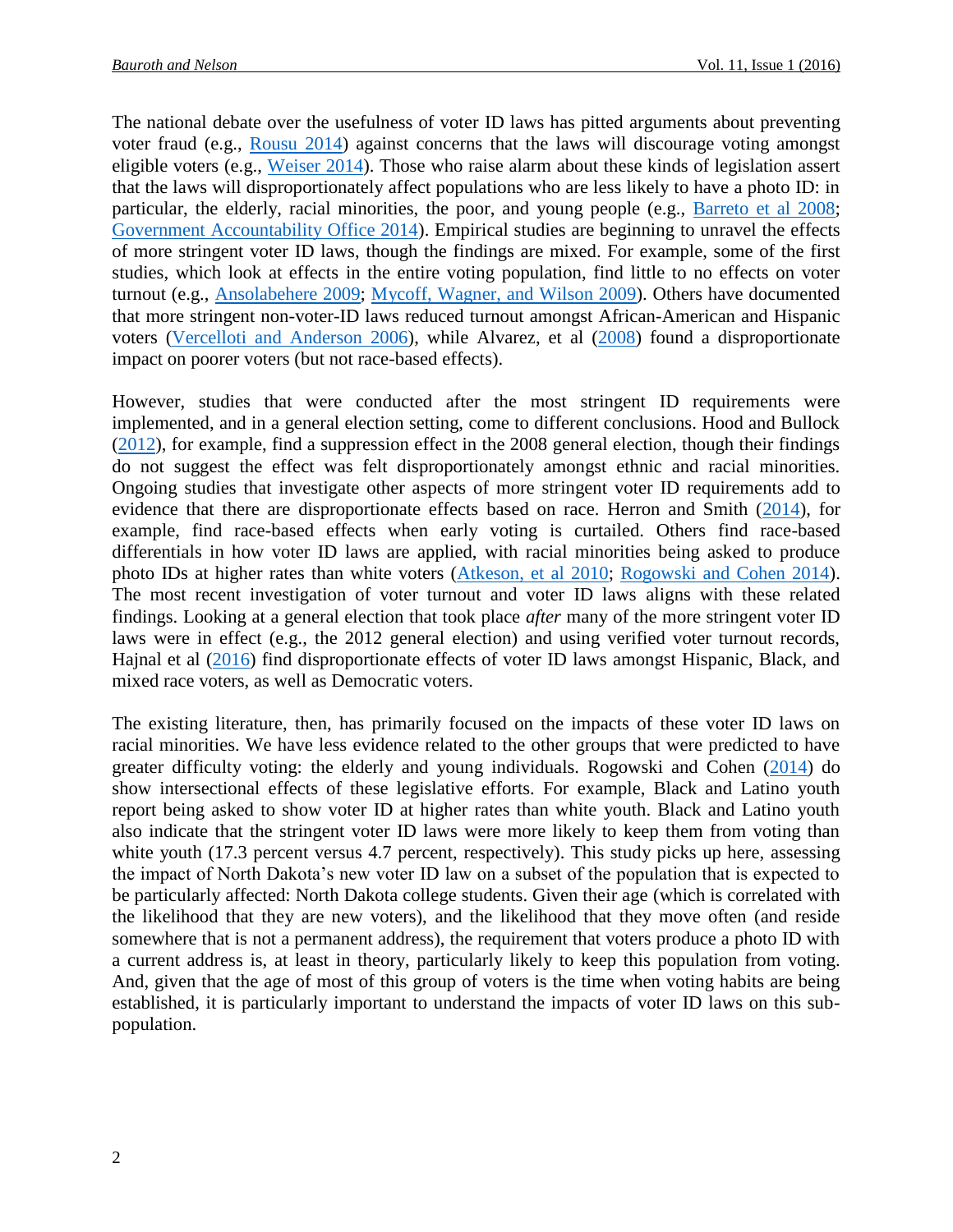#### **Changes to Voter Identification Laws in North Dakota**

North Dakota is still the only state in the union without voter registration [\(Grossman](#page-9-8) 2014). Since 2003, though, the state has required its citizens to show valid identification before they can vote [\(Lucin 2014\)](#page-9-9). Initially, someone without the proper form could sign an affidavit stating that they were an eligible voter, which the Secretary of State's office would then verify after the election [\(Hageman 2014\)](#page-9-10). This was a widely-used option with more than ten thousand North Dakota voters signing affidavits during the 2012 general election [\(Thompson 2013\)](#page-10-6). However, voter affidavits were eliminated by the state legislature in 2013 over concerns about fraud.

Under the new law, voters have to show identification that includes their name, current residential address, and date of birth [\(North Dakota Century Code 2015\)](#page-10-7). Valid forms include a driver's license, a non-driver ID card issued by the state Department of Transportation, or a university-issued student identification certificate. In addition, state law requires citizens to live in a precinct for thirty days prior to an election [\(North Dakota Century Code 2015\)](#page-10-7). Citizens who fail to update their identification to reflect a change in address can only vote in their old precinct.

Some observers feared that changes to the voter identification laws would have a negative impact on college students [\(Michael 2013\)](#page-10-8). Many students have drivers licenses with their parents' residence listed as the current address rather than their current campus address. In the months preceding the 2014 general elections, the Secretary of State's office [\(2014a\)](#page-10-9) and university administrators distributed information to students regarding the need to update their student identification certificate to reflect any change in residency. Despite these efforts, many students remained unaware of voter identification requirements, thereby missing the deadline for changing their addresses.

In the aftermath of the 2014 elections, the local media reported anecdotal accounts of students being prevented from voting due to confusion over the thirty-day residential requirements [\(Hageman 2014\)](#page-9-10). However, the full impact was not quantified. Here, we report on a survey used to assess the impacts of this change in voter ID requirements. Thus, the findings add to the discussion over the extent to which changes in voter identification requirements across the United States have impacted election turnout, particularly amongst populations that were expected to be affected most [\(Vercellotti and Anderson 2009\)](#page-10-4).

#### **Results of a Survey of College Students in North Dakota**

Shortly after the 2014 midterm elections, researchers invited students at the eleven North Dakota University System institutions to participate in an online survey regarding their voting habits and experiences.<sup>i</sup> Officials at each campus provided current lists of registered students, including their emails. We sent an invitation to participate in a survey related to "civic engagement" to each email address, which included a link to the survey (conducted through Qualtrics), as well as an offer to be included in a drawing for several gift certificates. Responses were collected between November 12, 2014 and January 26, 2015.<sup>ii</sup> Of the 48,920 students invited to participate, 1,797 completed the survey for a total response rate of 3.7 percent. Of those, 1,613 answered questions regarding their ability to vote in the most recent election. The University of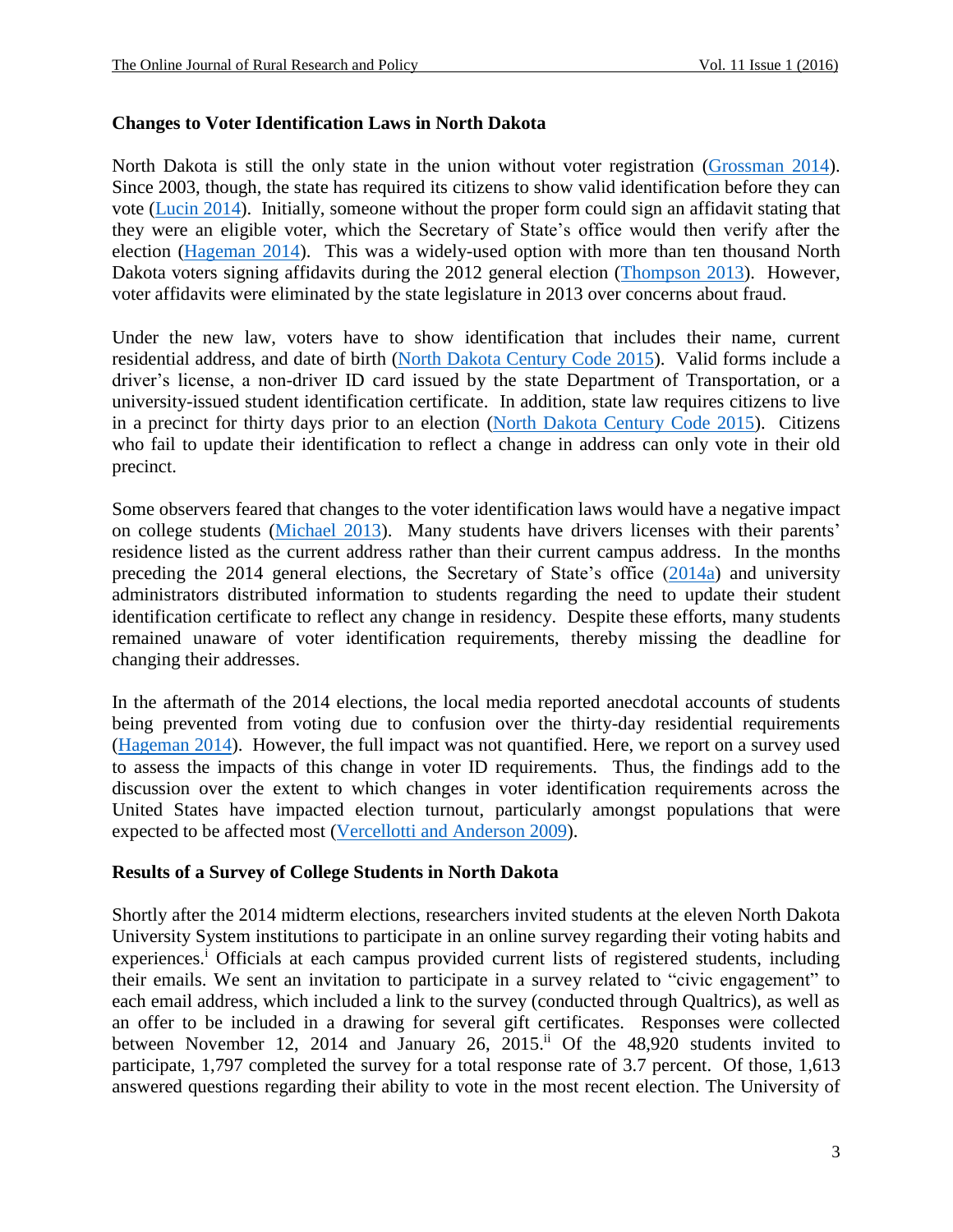North Dakota had the greatest number of respondents at 800, followed by North Dakota State University with 479.

Survey respondents identified as: 59.1 percent female and 40.9 percent male; 91.1 percent exclusively white; and 20.8 percent freshmen, 16.5 percent sophomores, 16.0 percent juniors, 24.7 percent seniors, and 21.9 percent graduate students. The North Dakota University System (NDUS) reported that 47,660 students were enrolled in these schools in Fall 2014. NDUS identified these students as: 54.0 percent female and 41.0 male; 79.8 percent exclusively white; and 30.7 percent freshmen, 22.0 percent sophomore, 12.4 percent juniors, 21.2 percent seniors, and 13.6 percent graduate students [\(NDUS 2014;](#page-10-10) [Weber](#page-10-11) 2016).

Students were asked, 'Did you vote in the 2014 election?' with three response options: 'Yes,' 'No,' and 'I attempted to vote but was unable to.' Those who selected the third option were then requested to give an open-ended description of what prevented them from voting. We subsequently categorized these explanations as (1) issues related to residential address; (2) problems with absentee ballots; and (3) miscellaneous issues. Miscellaneous issues included such things as: misperceptions regarding polling hours; confusion over the actual date of the election; and involvement in a study abroad program. It should be noted that the survey results are not based upon a random sample.

Voter turnout is broken down by type of institution in Table 1. As can be seen, 64.0 percent of respondents voted successfully in the 2014 election, 31.1 percent did not attempt to vote, and 4.9 percent were unsuccessful in their efforts to vote. In contrast, the North Dakota Secretary of State's office reported that 46.8 percent of all eligible voters across the state participated in the 2014 elections  $(2014b)$ , though turnout varied considerably by county and by age group. Voter turnout by type of institution is fairly consistent across the survey with the small four-year universities, North Dakota State University, and University of North Dakota students at or just above 64.3 percent. Turnout at the two-year colleges, though, was 57.9 percent. Finally, the percent of respondents unsuccessful in their efforts to vote varied by institution as well, ranging from 4.0 percent for small four-year universities to 5.8 percent for the two-year colleges.

|                            | <b>Voted</b> | Did Not Vote | <b>Tried to vote</b><br>(unsuccessful) | <b>Total</b> |
|----------------------------|--------------|--------------|----------------------------------------|--------------|
| Two-year Colleges $(N=5)$  | 99           | 52           | 10                                     | 171          |
|                            | $(57.9\%)$   | $(30.4\%)$   | $(5.8\%)$                              | $(100\%)$    |
| <b>Small Four-Year</b>     | 112          | 54           | 7                                      | 173          |
| Universities $(N=4)$       | $(64.7\%)$   | $(31.2\%)$   | $(4.0\%)$                              | $(100\%)$    |
| <b>North Dakota State</b>  | 308          | 146          | 25                                     | 479          |
| <b>University</b>          | $(64.3\%)$   | $(30.5\%)$   | $(5.2\%)$                              | $(100\%)$    |
| <b>University of North</b> | 514          | 249          | 37                                     | 800          |
| <b>Dakota</b>              | $(64.3\%)$   | $(31.1\%)$   | $(4.6\%)$                              | $(100\%)$    |
| Total                      | 1,033        | 501          | 79                                     | 1,613        |
|                            | $(64.0\%)$   | $(31.1\%)$   | $(4.9\%)$                              | $(100\%)$    |

**Table 1**. Full Survey Results by Type of Institution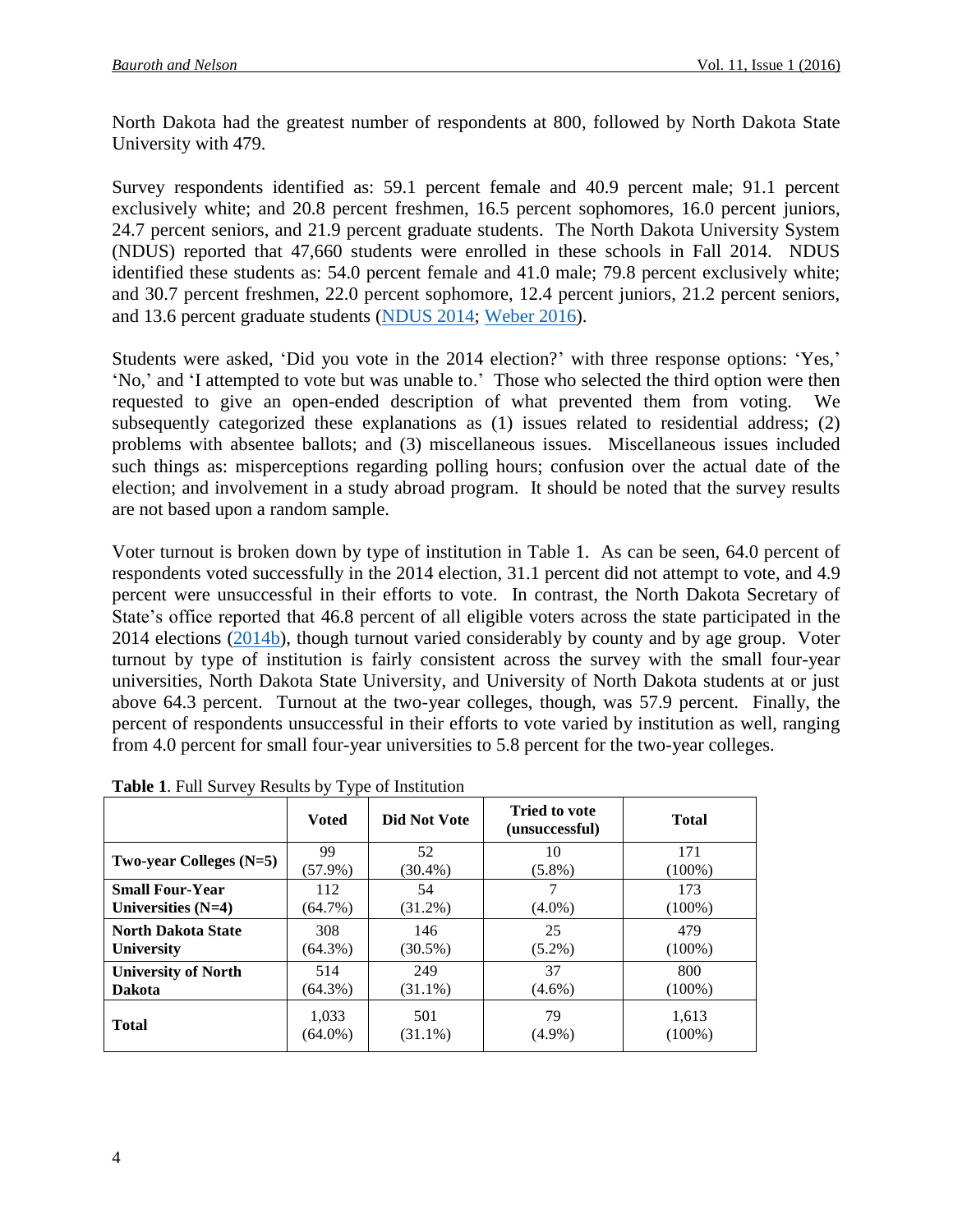The ability to successfully cast a ballot by type of institution is presented in Table 2. As the bottom row shows, 92.9 percent of respondents seeking to vote were successful in their efforts, 3.2 percent were prevented from voting due to residency requirements, 1.5 percent could not vote due to issues with absentee ballots, and 2.3 percent were unable to vote for miscellaneous reasons. Respondents from two-year institutions had the greatest problems with residency requirements with 5.5 percent prevented from voting. However, 3.6 percent of North Dakota State University respondents and 2.9 percent of University of North Dakota respondents were also unable to participate due to changes in the voter identification requirements.

|                                                          | $\blacksquare$ . statstille i statig i ittenijem s $\jota$<br><b>Successfully</b><br><b>Voted</b> | $\sim$ $\mu$ $\sim$<br><b>Unsuccessful</b><br>due to address<br>problems | Unsuccessful due<br>to absentee voter<br>problems | <b>Unsuccessful due</b><br>to miscellaneous<br>issues | <b>Total</b>     |
|----------------------------------------------------------|---------------------------------------------------------------------------------------------------|--------------------------------------------------------------------------|---------------------------------------------------|-------------------------------------------------------|------------------|
| <b>Two-year Colleges</b>                                 | 99                                                                                                | 6                                                                        | $(0.9\%)$                                         | 3                                                     | 109              |
| $(N=5)$                                                  | $(90.8\%)$                                                                                        | $(5.5\%)$                                                                |                                                   | (2.8)                                                 | $(100\%)$        |
| <b>Small Four-Year</b><br><b>Universities</b><br>$(N=4)$ | 112<br>$(94.1\%)$                                                                                 | 2<br>$(1.7\%)$                                                           | 3<br>$(2.5\%)$                                    | 2<br>$(1.7\%)$                                        | 119<br>$(100\%)$ |
| <b>North Dakota State</b>                                | 308                                                                                               | 12                                                                       | 4                                                 | 9                                                     | 333              |
| <b>University</b>                                        | (92.5%)                                                                                           | $(3.6\%)$                                                                | $(1.2\%)$                                         | $(2.7\%)$                                             | $(100\%)$        |
| <b>University of North</b>                               | 514                                                                                               | 16                                                                       | 9                                                 | 12                                                    | 551              |
| <b>Dakota</b>                                            | $(93.3\%)$                                                                                        | $(2.9\%)$                                                                | $(1.6\%)$                                         | $(2.2\%)$                                             | $(100\%)$        |
| <b>Total</b>                                             | 1,033                                                                                             | 36                                                                       | 17                                                | 26                                                    | 1,112            |
|                                                          | $(92.9\%)$                                                                                        | $(3.2\%)$                                                                | $(1.5\%)$                                         | $(2.3\%)$                                             | $(100.0\%)$      |

|  |  |  |  | Table 2. Student Voting Attempts by Type of Institution |
|--|--|--|--|---------------------------------------------------------|
|--|--|--|--|---------------------------------------------------------|

It should be noted that the thirty-day residency requirement results for two-year institutions was largely driven by respondents from Bismarck State College. Respondents from Dakota College at Bottineau, Lake Region State College, and Williston State College did not report any issues with either the residency requirements or absentee voter procedures.

Cross tabulations are presented in Table 3, which shows what percentage of each demographic group reported attempting to vote but failing. We analyze these numbers by comparing the distribution of demographics amongst those who report having tried to vote but failed with the demographic distribution of the entire sample. In most cases, the distribution of those who failed to vote resembles the full sample. However, men were statistically significantly overrepresented in this group of voters (and, likewise, women were underrepresented) ( $p=.05$ ). Men comprised 41 percent of the overall sample but 55 percent of those who reported not being able to vote. In addition, individuals who reported a medium interest in campaign were also overrepresented in the group who tried but failed to vote, as compared to the overall sample  $(p<.05)$  (58 percent versus 41 percent).<sup>iii</sup> It is possible that the overrepresentation of men is related to gender differences in students who move away from their permanent addresses for school. For example, in the full sample, 29 percent of men who voted reported voting at a non-permanent school address, compared to 25 percent of women. Unfortunately, we did not ask students who had been denied voting whether they were voting at their permanent address, but future surveys could do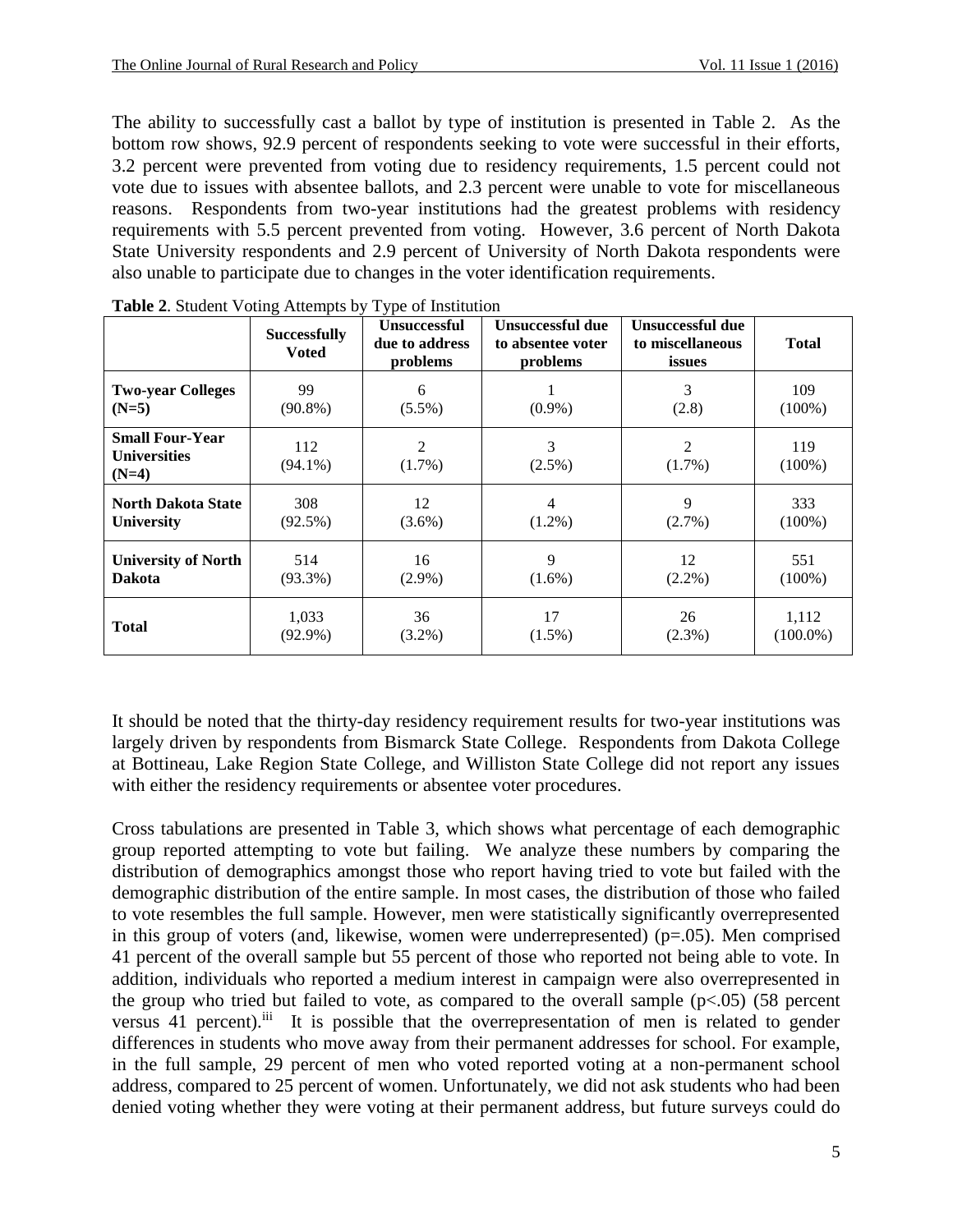so to understand the mechanism behind this gender difference. Otherwise, the lack of significant difference between the full sample and this subgroup is some comfort that new voter ID requirements did not sway this election's outcome.

|                              | Group           | Percentage of the<br>group that reported<br>trying to vote but not<br>being able to<br>(Frequency) | <b>Distribution</b><br>of the full<br>sample -- %<br>(Frequency) | <b>Distribution of</b><br>Vote-<br><b>Attempting</b><br>Group $-$ %<br>(Frequency) |
|------------------------------|-----------------|----------------------------------------------------------------------------------------------------|------------------------------------------------------------------|------------------------------------------------------------------------------------|
|                              | All respondents | 4.9<br>(79)                                                                                        |                                                                  |                                                                                    |
| Gender                       | Men             | $\overline{7.0}$<br>(41)                                                                           | 41<br>(611)                                                      | $55*$<br>(41)                                                                      |
|                              | Women           | $\overline{4.0}$<br>(34)                                                                           | 59<br>(882)                                                      | 44*<br>(34)                                                                        |
|                              | First-Year      | 3.0<br>(9)                                                                                         | 21<br>(312)                                                      | 12<br>(9)                                                                          |
| <b>Year in School</b>        | Sophomore       | 7.0<br>(16)                                                                                        | $\overline{17}$<br>(248)                                         | $\overline{21}$<br>(16)                                                            |
|                              | Junior          | 8.0<br>(18)                                                                                        | 16<br>(240)                                                      | $\overline{24}$<br>(18)                                                            |
|                              | Senior          | 6.0<br>(21)                                                                                        | $\overline{25}$<br>(371)                                         | 28<br>(21)                                                                         |
|                              | Graduate        | 4.0<br>(11)                                                                                        | $\overline{22}$<br>(329)                                         | $\overline{15}$<br>(11)                                                            |
| Party                        | Democrat        | $\overline{5.0}$<br>(26)                                                                           | 37<br>(519)                                                      | $\overline{35}$<br>(26)                                                            |
|                              | Independent     | 5.9<br>(11)                                                                                        | 14<br>(189)                                                      | 15<br>(11)                                                                         |
|                              | Republican      | $\overline{5.5}$<br>(38)                                                                           | $\overline{50}$<br>(697)                                         | $\overline{51}$<br>(38)                                                            |
| <b>Ideology</b>              | Liberal         | $\overline{4.9}$<br>(22)                                                                           | $\overline{33}$<br>(472)                                         | $\overline{30}$<br>(22)                                                            |
|                              | Moderate        | 3.9<br>(9)                                                                                         | 17<br>(246)                                                      | 12<br>(9)                                                                          |
|                              | Conservative    | 6.1<br>(43)                                                                                        | $\overline{50}$<br>(726)                                         | $\overline{58}$<br>(43)                                                            |
| <b>Political Knowledgeiv</b> | Low             | 3.3<br>(14)                                                                                        | $\overline{32}$<br>(568)                                         | $\overline{18}$<br>(14)                                                            |
|                              | Medium          | $\overline{5.6}$<br>(35)                                                                           | 36<br>(649)                                                      | 44*<br>(35)                                                                        |
|                              | High            | $\overline{5.3}$<br>(30)                                                                           | 32<br>(580)                                                      | 38<br>(30)                                                                         |
| Interest in the<br>Campaign  | Low             | 3.5<br>(18)                                                                                        | $\overline{32}$<br>(539)                                         | 23<br>(18)                                                                         |
|                              | Medium          | 7.0<br>(46)                                                                                        | 41<br>(692)                                                      | 58<br>(46)                                                                         |
|                              | High            | 3.4<br>(15)                                                                                        | $\overline{27}$<br>(451)                                         | 19<br>(15)                                                                         |

**Table 3**. Cross-Tabulations

\*Representation significantly differs from the full sample distribution (p≤.05). Any addition within categories that does not sum to 100 is due to rounding.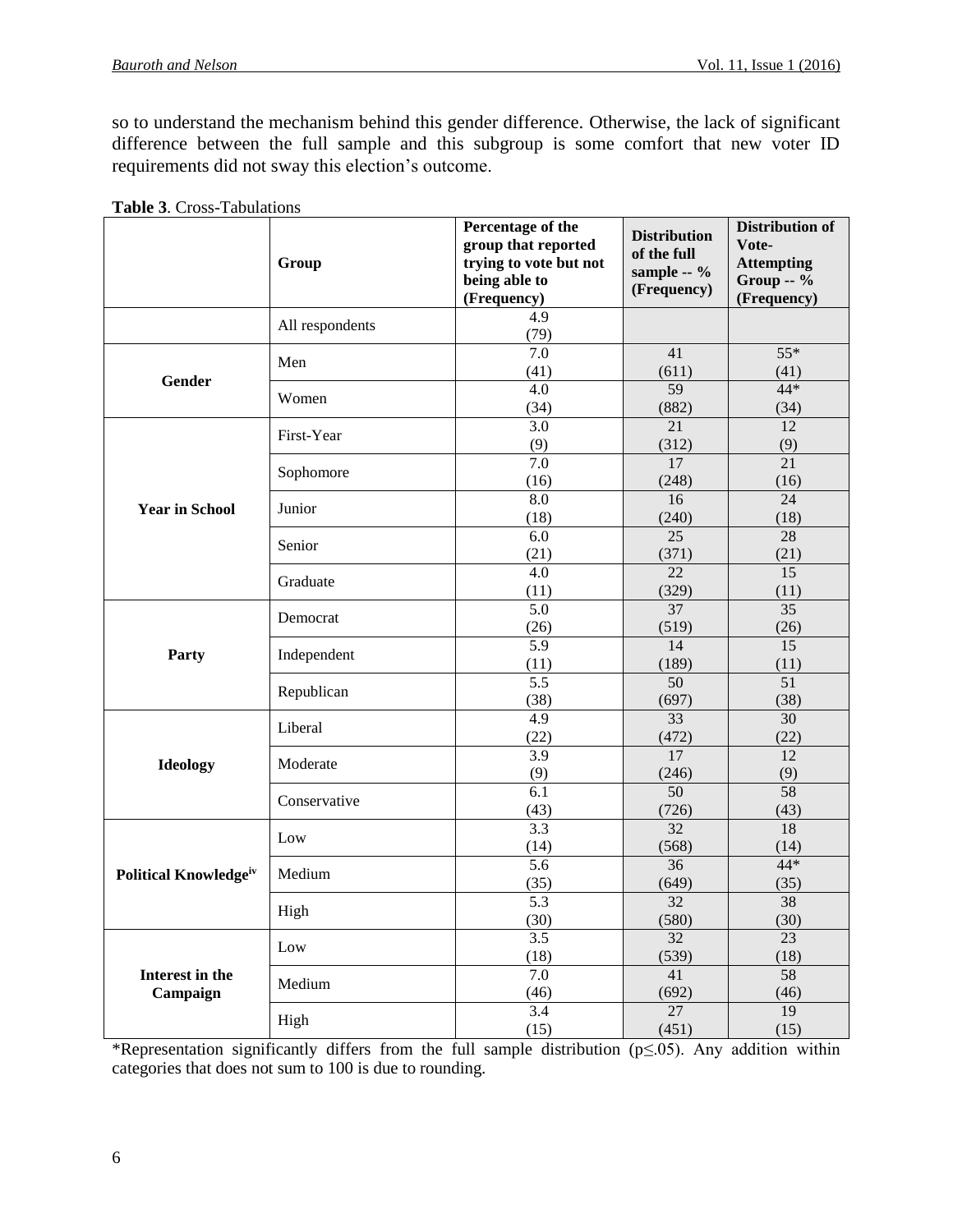To gauge the full impact of changes in residency requirements on student voting, the findings of this study were extrapolated to the general student population. However, it is possible that survey respondents turned out to vote at a higher rate than the general student population. Consequently, the study assumes that actual student turnout rates reflected those of the county in which their campus is located. For example, if the Secretary of State's office pegged Cass County voter turnout at 44.4 percent, the study assumes voter turnout for North Dakota State University students was the same percentage.<sup>v</sup>

To keep the estimates conservative, the extrapolations were done only for those institutions at which residency requirements proved to be a serious issue. Institutions where residency requirements did not have an apparent impact are excluded. Extrapolating the findings proceeded as follows:

Bismarck State College =  $(5,352$  students) X  $(0.5498$  turnout rate for Burleigh County) X  $(0.077 \text{ unable to vote due to residence problems}) = 226.6$ 

Minot State University =  $(3,217$  students) X  $(0.3892$  turnout rate for Ward County) X  $(0.021 \text{ unable to vote due to residue problems}) = 26.3$ 

North Dakota State College of Science =  $(3,024$  students) X  $(0.4724$  turnout rate for Richland County) X (0.038 unable to vote due to residency problems) =  $54.3$ 

North Dakota State University =  $(13,332$  students) X  $(0.4440$  turnout rate for Cass County) X (0.036 unable to vote due to residency problems) =  $213.1$ 

University of North Dakota =  $(15,102$  students) X  $(0.3849$  turnout rate for Grand Forks County) X (0.029 unable to vote due to residency problems) =  $168.6$ 

The extrapolated total computes as 688.9 students who attempted to vote but were unsuccessful due to residency issues.

It is noteworthy that the residency requirements were an issue for respondents from the largest universities. Indeed, the universities in Bismarck, Fargo, and Grand Forks have many students who moved from their home town to attend school. These transplanted students often list their parents' address as their mailing address, making them vulnerable to exclusion. Students at the other eight institutions are less likely to have moved from their home town to attend school. Consequently, they live either with their parents or only a short distance away, making them considerably less vulnerable to exclusion.

## **Conclusion**

The data reported here provide initial evidence that North Dakota's voter ID law had a small but real effect when it comes to preventing college students from voting. In the case of a lopsided election, as was the case in North Dakota in 2014, such a small percentage may not be consequential. However, in the event of a very close election – for example, a Florida 2000-type scenario – anecdotal and empirical evidence of a similarly-sized problem could bring the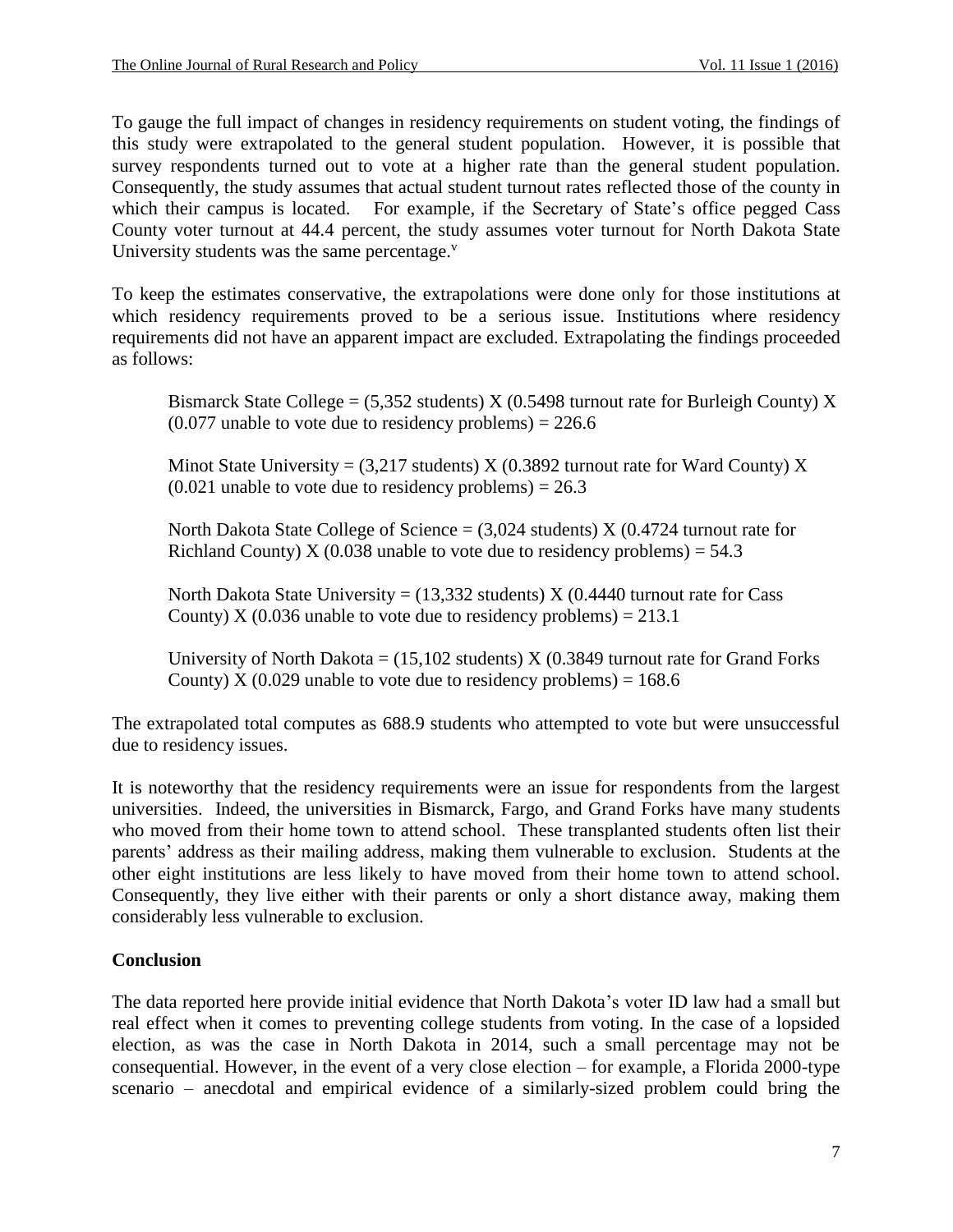legitimacy of the election outcome into question. Regardless of whether those who are kept from voting systematically would have preferred one candidate over the other, if the number of people turned away for lack of ID exceeds a candidate's win margin, citizens may question its legitimacy.

These findings amongst college-aged respondents are particularly troubling, however, despite the small affected percentage. Voting habits are set early in an individual's voting career (see, e.g., [Campbell et al. 1960;](#page-9-11) [Green and Shachar 2000;](#page-9-12) and [Aldrich et al. 2011](#page-9-13) for discussions of voting as a habit). Additional hurdles to vote may alter the calculus for an individual who may otherwise have become a habitual voter. Future research could examine whether being turned away from the polls has lingering effects in subsequent elections. In addition, the election examined here was a midterm election; it is reasonable to extrapolate that voting problems would be more widespread in a presidential election year when a larger, typically less-attentive, portion of the population turns out to vote. In any event, the study here offers another case study in the accumulating evidence of the effects of stringent voter ID laws.

## **Endnotes**

l

<sup>i</sup> There are eleven NDUS public institutions: five two-year colleges and six four-year universities. In addition, there are five tribal colleges in the state; students enrolled only at these tribal colleges were not included in the sampling frame.

ii Full wording of the survey questions, as well as additional descriptions of the data, are available on the Upper Midwest Regional Center on Public Policy's web-site at www.ndsu.edu/centers/publicpolicy/.

iii "Medium" political interest indicates that the respondent noted he or she had been "somewhat interested" in the political campaigns this year.

 $\mu$ <sup>iv</sup> "Medium" political knowledge represents the 31<sup>st</sup> to 65<sup>th</sup> percentile on a nine-question standard battery of political knowledge questions.

<sup>v</sup> Young adults tend to vote at lower rates than older demographics, though voting rates increase with levels of formal education. These two countervailing trends may bring the NDUS college student turnout relative close to the county-wide voter turnout rate, though it remains an estimation.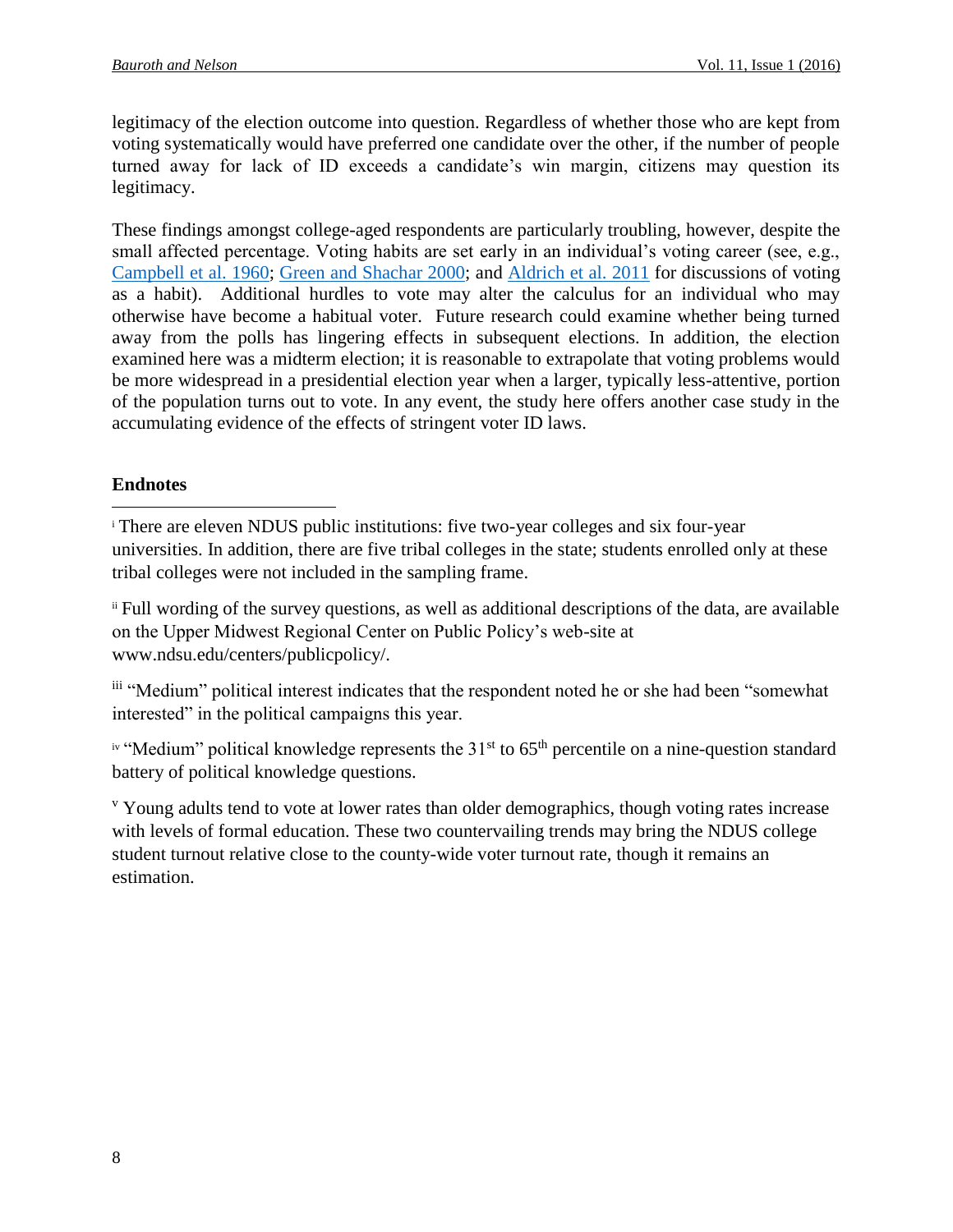#### **References**

- <span id="page-9-13"></span>Aldrich, John H., Jacob M. Montgomery, and Wendy Wood. 2011. 'Turnout as a Habit.' *Political Behavior,* 33: 535-563.
- <span id="page-9-3"></span>Alvarez, R. Michael, Delia Bailey, and Jonathan N. Katz. 2008. 'The Effect of Voter Identification Laws on Turnout.' CalTech/MIT Voting Technology Project Working Paper. Downloaded at: [http://vote.caltech.edu/sites/default/files/vtp\\_wp57.pdf.](http://vote.caltech.edu/sites/default/files/vtp_wp57.pdf)
- <span id="page-9-2"></span>Ansolabehere, Stephen. 2009. 'Effects of Identification Requirements on Voting: Evidence from the Experiences of Voters on Election Day.' *PS: Political Science and Politics,* 42: 127-130.
- <span id="page-9-6"></span>Atkeson, Lonna Rae, Lisa Ann Bryant, Thad E. Hall, Kyle L. Saunders, and R. Michael Alvarez. 2010. 'A New Barrier to Participation: Heterogeneous Application of Voter Identification Policies.' *Electoral Studies* 29: 66-73.
- <span id="page-9-0"></span>Barreto, Matt A., Stephen A. Nuño, and Gabriel R. Sanchez. 2009. 'The Disproportionate Impact of Voter-ID Requirements on the Electorate – New Evidence from Indiana.' *PS: Political Science and Politics,* 42: 111-116.
- <span id="page-9-11"></span>Campbell, Angus, Philip E. Converse, Warren E. Miller, and Donald E. Stokes. 1960. *The American Voter.* New York: Wiley.
- <span id="page-9-1"></span>Government Accountability Office. 2014. 'Elections. Issues Related to State Voter Identification Laws. GAO Publication No. GAO-14-634. Washington, D.C.: U.S. Government Printing Office. [http://www.gao.gov/assets/670/665966.pdf.](http://www.gao.gov/assets/670/665966.pdf)
- <span id="page-9-12"></span>Green, Donald P. and Ron Shachar. 2000. 'Habit Formation and Political Behavior: Evidence of Consuetude in Voter Turnout.' *British Journal of Political Science,* 30: 561-573.
- <span id="page-9-8"></span>Grossman, Ilene. 2014. 'Transforming Elections: Changes in State Laws Have More People Registering Online, Voting Early and Casting Ballots in Central Locations.' The Council of State Governments Midwest. Downloaded from: [http://www.csgmidwest.org/policyresearch/0614](http://www.csgmidwest.org/policyresearch/0614-state-election-laws.aspx) [state-election-laws.aspx](http://www.csgmidwest.org/policyresearch/0614-state-election-laws.aspx)
- <span id="page-9-10"></span>Hageman, John. 2014, November 24. 'North Dakota Voter ID Changes Being Proposed.' *Bakken Today*. Downloaded from:<http://www.bakkentoday.com/event/article/id/37928/>
- <span id="page-9-7"></span>Hajnal, Zoltan, Nazita Lajevardi, and Lindsay Nielson. 2016. "Voter Identification Laws and the Suppression of Minority Voters." Working paper downloaded from: [http://pages.ucsd.edu/~zhajnal/page5/documents/voterIDhajnaletal.pdf.](http://pages.ucsd.edu/~zhajnal/page5/documents/voterIDhajnaletal.pdf)
- <span id="page-9-5"></span>Herron, Michael C. and Daniel A. Smith. 2014. 'Race, Party, and the Consequences of Restricting Early Voting in Florida in the 2012 General Election.' *Political Research Quarterly* 67: 646-665.
- <span id="page-9-4"></span>Hood, III. M.V. and Charles S. Bullock, III. 2012. 'Much Ado About Nothing? An Empirical Assessment of the Georgia Voter Identification Statute.' *State Politics & Policy Quarterly* 12: 394-414.
- <span id="page-9-9"></span>Lucin, Kari. 2014, May 20. 'Voter ID Requirements Change.' The Jamestown Sun. Downloaded from: [http://www.jamestownsun.com/content/voter-id-requirements-change.](http://www.jamestownsun.com/content/voter-id-requirements-change)